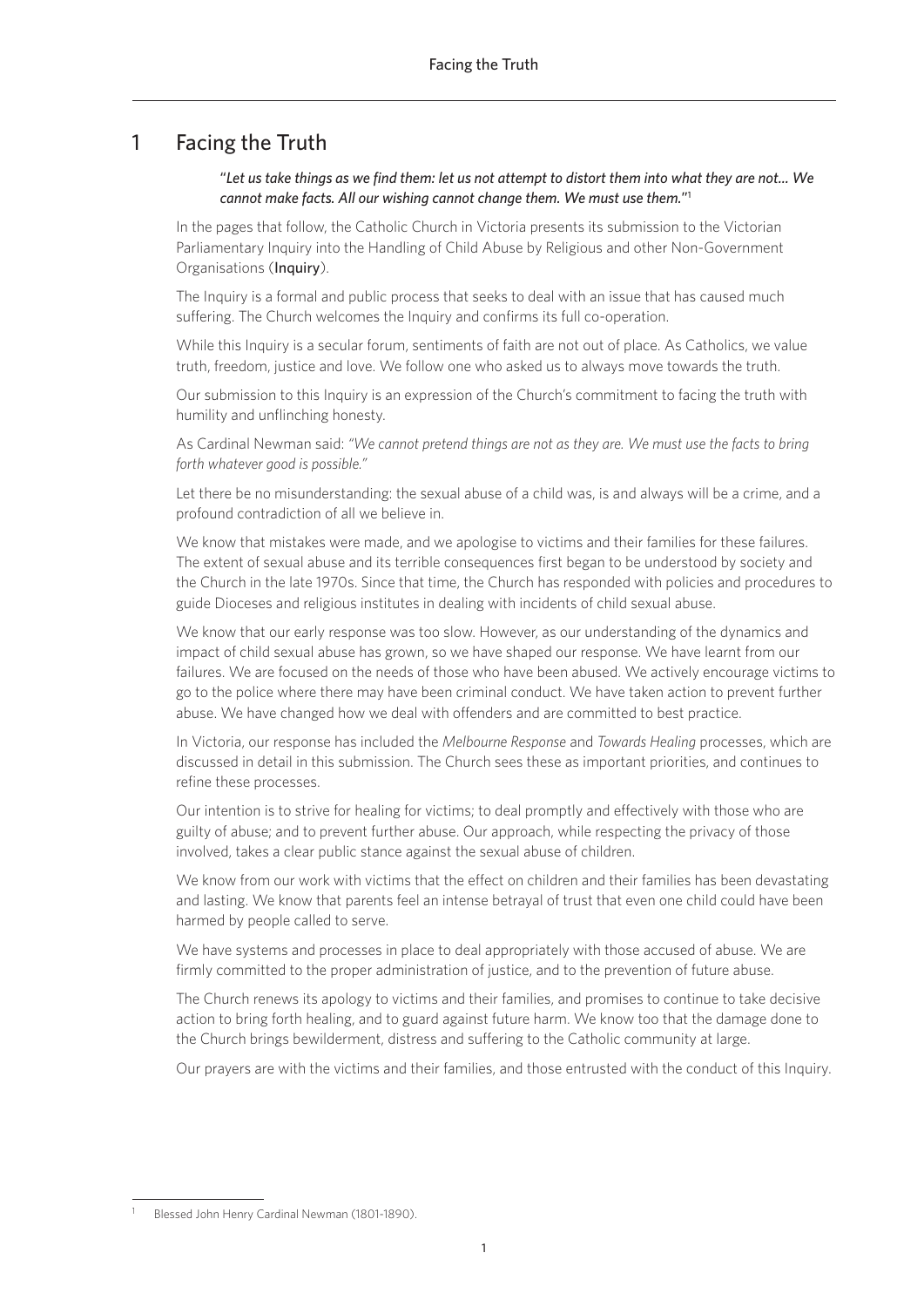# 2 Executive Summary

The Catholic Church in Victoria condemns all forms of abuse of children, whether sexual, physical or emotional. Child abuse in the Catholic Church has caused shock and sadness among Catholics and the wider community. It is shameful that this abuse, with its devastating impact on those who were abused and their families, was committed by Catholic priests, religious and Church workers.

The Church is committed to facing up to the truth and not disguising, diminishing or avoiding the actions of those who have betrayed a sacred trust.

Cases of sexual and physical abuse of children involving the clergy, members of religious orders and other members of the Church began to emerge in Australia in the late 1970s. Since then, the Church has worked to offer healing to victims, assist other people who are affected, provide a just and effective response to those who are guilty of abuse, and prevent future abuse.

The Church's response has evolved as our understanding of the extent, nature and terrible consequences of abuse has grown. Dealing effectively with child abuse is a high priority for us, and the Church's cooperation with this Inquiry is part of that commitment.

## The Catholic Church in Victoria

The Church in Victoria includes in excess of 1,428,000 Catholics in 336 parishes.<sup>2</sup> The role of the Church and its agencies in the State of Victoria is well known and it contributes in a wide variety of ways across the Victorian community.

The Church in Victoria comprises four geographic regions known as Dioceses. The Archdiocese of Melbourne and the three regional Dioceses of Ballarat, Sale and Sandhurst, geographically cover the State.

Religious institutes known as Orders, Congregations and Societies also operate in Victoria. Some of the areas that religious are working in today include chaplaincy, education (both school and tertiary), parish work, formation, community work, work with refugees and asylum seekers, aged and health care, overseas missions, prison ministries, social services, spiritual direction and retreats, work with indigenous Australians and pastoral care.

### Responding to child abuse

The Australian experience about the developing understanding of the extent and the effect of child abuse is similar to that of other countries such as the USA, Canada, the UK, Ireland and New Zealand, in a number of respects.

Notably, the problem of child sexual abuse first became apparent in the context of incest and abuse within families; which led to a growing awareness of sexual abuse by others. While it is now known that offences have occurred over many decades, it is typically only in the last 30 years or less that victims have come forward to report their abuse.

The Church acknowledges that our early response was inadequate and too slow. Like society and many professionals of the time, the Church lacked insight into the issue of child abuse and, as a result:

- Took too long to respond decisively and effectively;
- Was slow to believe victims who alleged abuse by clergy, religious or other Church personnel;
- Was slow to accept that anyone could commit such crimes, let alone a priest or religious;
- Believed offenders that they would not reoffend and could be cured, especially when assured of this by professionals;
- Wrongly believed the denial of predators;
- Underestimated the long-term, often devastating, harm and effect on victims;

<sup>2</sup> Australian Catholic Bishops Conference, Pastoral Research Office, E-News Bulletin, 3 August 2012.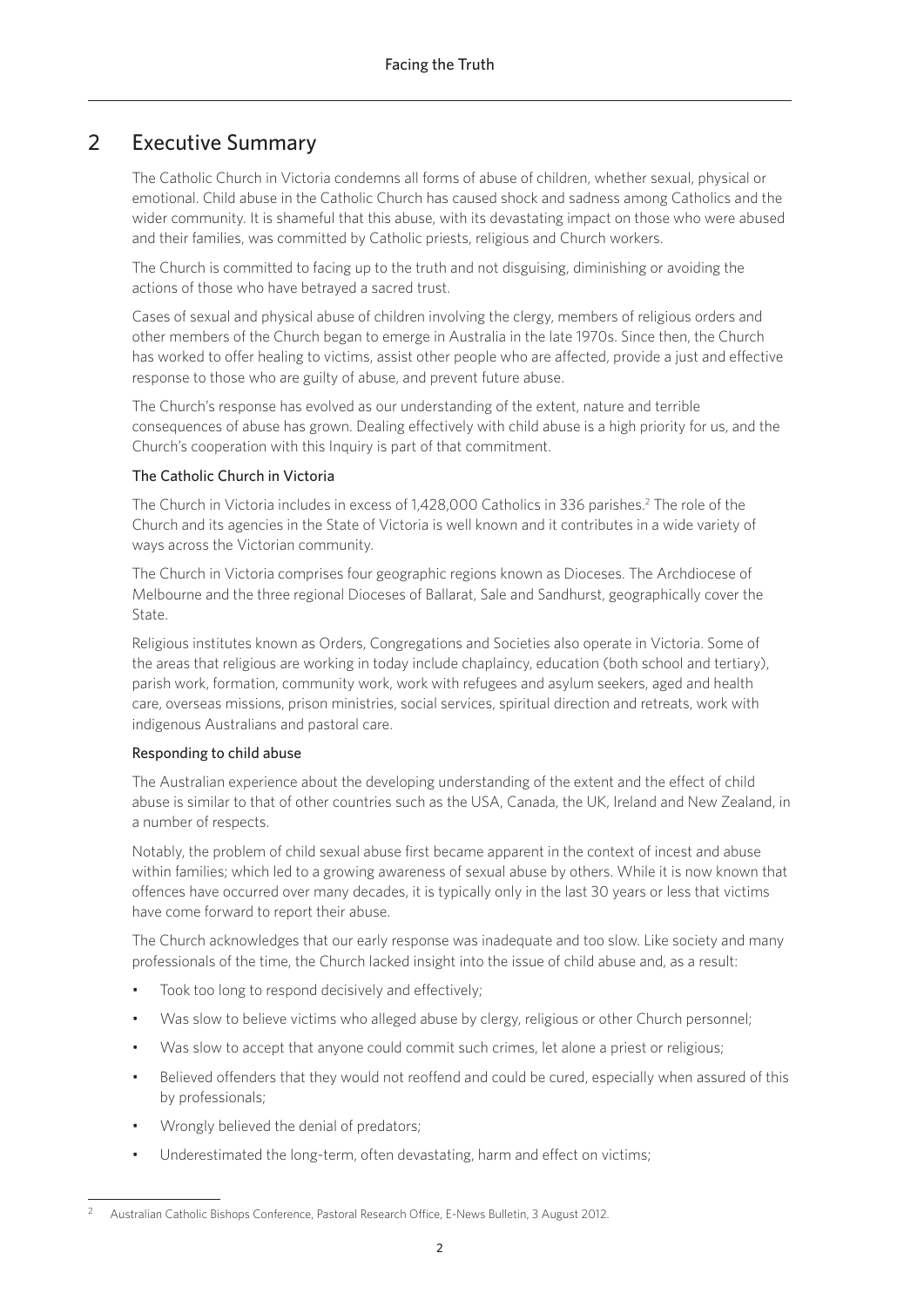- Was slow to place central priority on the care for victims;
- Initially required confidentiality clauses in settlements with some victims;
- Initially favoured a legal over a pastoral response; and
- Operated in an environment where there was a lack of transparency.

Our response has developed alongside our growing understanding of the complexities of abuse. We have been at the forefront of initiatives internationally to provide independent processes for victims of abuse.

The year 1996 was a defining one for the Church in Victoria, with the introduction of the *Melbourne Response*<sup>3</sup> and the approval of *Towards Healing*4. These new processes were designed to prevent abuse and respond to abuse when it had occurred. Both processes recognise the need for clear structures and procedures for dealing with complaints of sexual abuse of children, as well as the need for a continuing review of those structures and procedures.

The core elements of both the *Melbourne Response* and *Towards Healing* are:

- Putting the victim first:
- Respect for the police process and encouragement to use it:
- An investigation process that is independent of the Church Authority;
- A pursuit of healing, including an apology to victims and their families;
- Counselling for victims and their families;
- Compensation/reparation; and
- Removal of offenders from all positions where they represent a risk.

The *Melbourne Response*, when introduced in the Archdiocese of Melbourne in 1996, is understood to have been the first Diocesan protocol of its kind established anywhere in the world. A key element of the *Melbourne Response* is investigation of complaints by an Independent Commissioner, who operates independently of the Archbishop and Archdiocese of Melbourne. Free counselling and treatment is administered through Carelink and compensation is assessed by an independent Compensation Panel. Pastoral support is also available.

*Towards Healing* was approved in December 1996 and commenced in March 1997. Later that year it was commended by the Wood Royal Commission as providing "a model for other Churches and religious institutions to follow."<sup>5</sup> It sets out the principles that form the basis of the Church's response to reports of abuse throughout Australia. The *Towards Healing* procedures apply throughout Victoria except for the Archdiocese of Melbourne.

The *Towards Healing* process has three principal phases: hearing the story, assessing the facts, and addressing the needs of the complainant. Throughout the process, independence is assured by a Director of Professional Standards who ensures the correct process is followed, arranges for a contact person to support the complainant, appoints assessors and, if necessary, makes contact with the police.

An important feature of the *Melbourne Response* and *Towards Healing* is that both processes encourage victims to go to the police, and have safeguards in place to ensure that any investigation by the Church does not interfere with police processes.

In the past 16 years, the complaints of about 620 victims of criminal child abuse have been upheld by the Church in Victoria. Most claims relate to incidents from 30 and up to 80 years ago. The Church has received very few complaints of abuse that has taken place since 1990.

See Chapter 8.

See Chapter 9.

<sup>5</sup> *Royal Commission into the New South Wales Police Service, Final Report*, Vol V: The Paedophile Inquiry, Aug 1997, p 992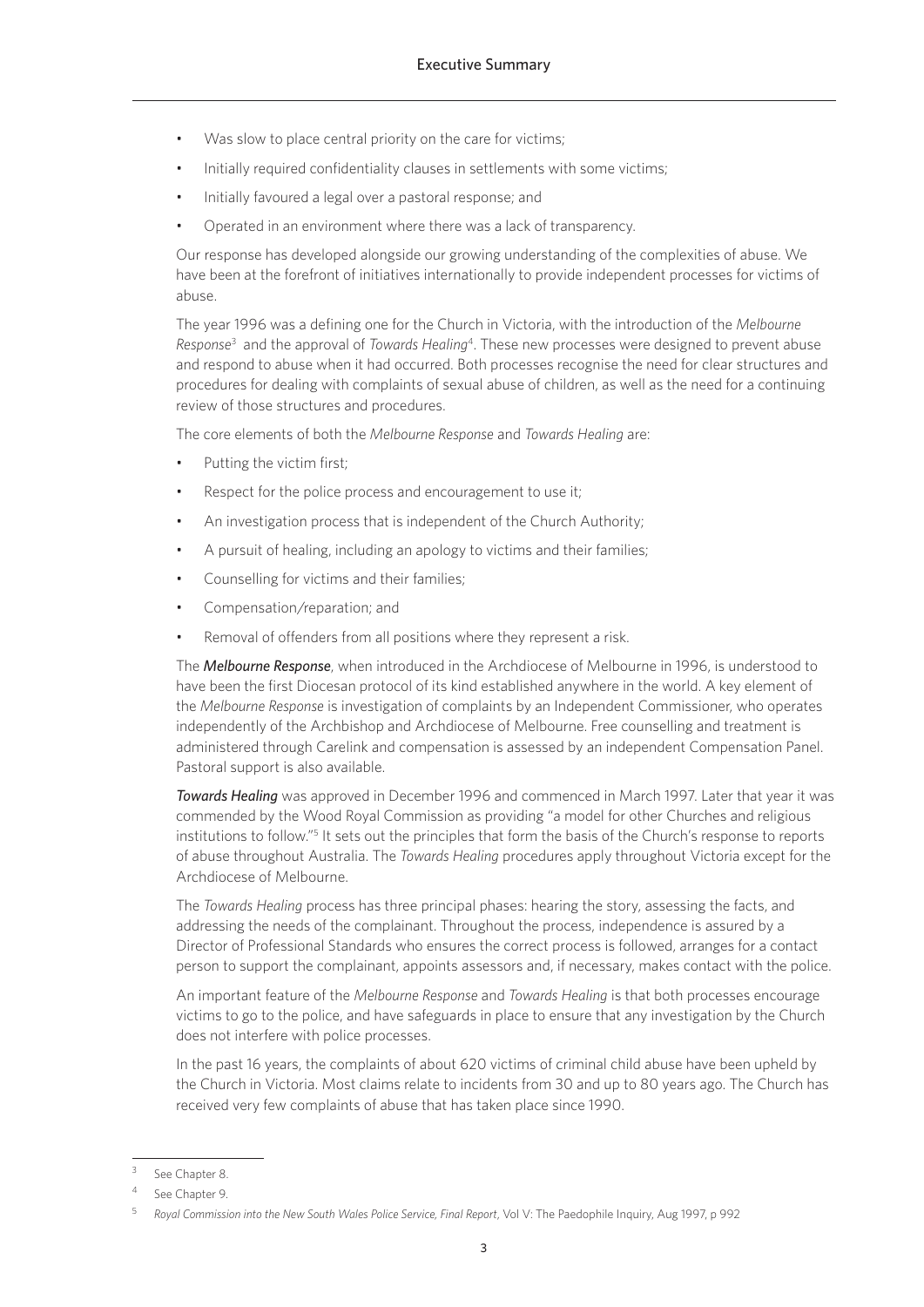



Many offenders are now deceased or in prison. Of the remainder, the majority are elderly, retired and have no authority to exercise public ministry.

In a statement announcing this Inquiry on 17 April 2012, the Victorian Premier, the Honourable Ted Baillieu MP and the Victorian Attorney-General, the Honourable Robert Clark MP, noted:

While the investigation and prosecution of individual cases of abuse are matters for the police and the courts, the broader and systemic implications of this abuse need to be investigated to ensure that everything possible is done to protect children.<sup>8</sup>

 $6\phantom{1}6$ See Appendix 3 for complete table

See Appendix 4 for complete table

 $\overline{8}$ "Statement: Inquiry into handling of child abuse by religious and other organisations", 17 April 2012.